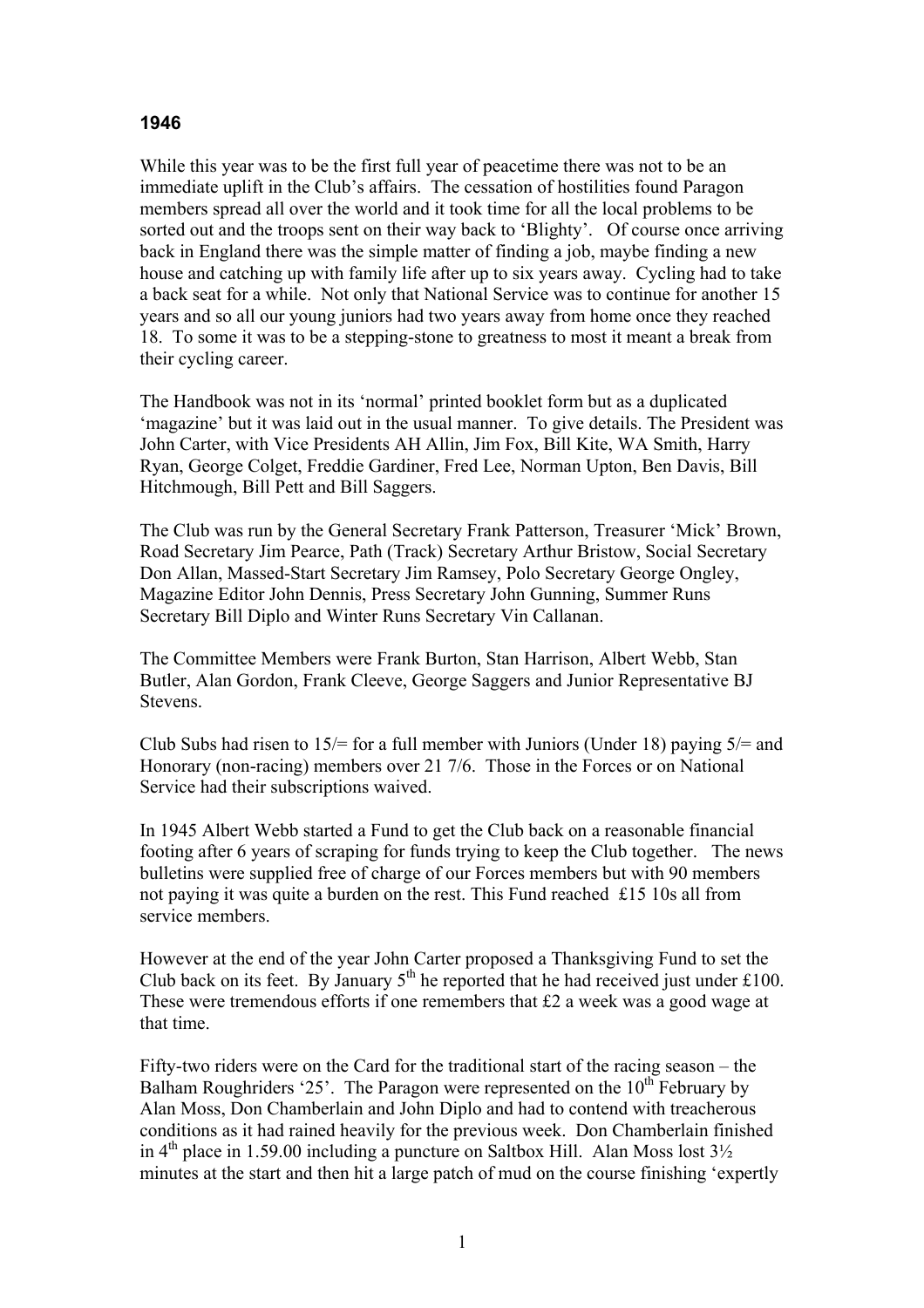camouflaged' in 2.16.34. John Diplo finished in an uncomfortable 2.29.44 and this enabled the Paragon to claim 2<sup>nd</sup> Team.

The SCCU Medium gear was held on the17th March. Vin Callanan 1.10.14, Bert Chapman 1.11.50, Harry Patmore 1.19.33 and Les Rodbourne 1.22.32 represented the Paragon but won no awards.

The Medium Gear started the Club season in the first full peaceful year. Back from the Forces came Bert Chapman to his eminence as a fast '25' rider. Bert was fastest in 1.7.55 from Vin Callanan, 1.8.28, and Dave London 1.9.28. Bert was quickest on handicap but owing to the Rules could not take the prize. Vin Callanan, (1.8.28) was therefore the winner of the Handicap by 9" from Norman Bonner, (Eric's younger brother) with Les Rodbourne third at 45".

Vin Callanan was on Scratch for the Hayes Swifts '25' but had not reached any real fitness so had to content himself with a  $1.6.11$  ride for  $14<sup>th</sup>$  place. Bert Chapman also rode and was  $17<sup>th</sup>$  in 1.6.20. Don Chamberlain was unable to start so there was no chance of a Team award.

On the  $14<sup>th</sup>$  April the SCCU held their next '25' on the Povey Cross course. The Paragon riders were Bert Chapman and Norman Bonner both finished in 1.7.30, Dave London 1.7.37, Vin Callanan 1.7.51, Jim Ramsey 1.9.11, Len Hart 1.9.16, John Diplo 1.10.37, Maurice Jeffries 1.13.06, Albert Webb 1.16.29 and B Stephens 1.17.47. Bert started 30" late. However this would not have helped to win the Team race as the Paragon were some 6' slower than the Addiscombe! It was good to see that the SCCU had received over 150 entries for this event. Racing was getting back to 'normal'.

Our first Team race of the year was collected in the Kentish Wheelers Novices '25'. The Club had nine riders entered of whom the best was D Cutler in 1.10.41 for  $3<sup>rd</sup>$ place. Dan Hadfield finished in 1.12.37 and Ron Stretton 1.12.50.

John Dennis, Len Hart, Albert Blackshaw, Jim Ramsey and Norman Bonner rode the SCCU Good Friday meeting at Herne Hill with John Dennis keeping the Club's name alive with a win the 550 yards handicap.

A very nasty day welcomed riders for the first unrestricted '25' of the year. Nineteen riders had entered but only five bothered to go to the Start and one of these failed to finish. Dennis Cutler was fastest in 1.7.40 beating Dave London by 5". Norman Bonner was well back in  $3<sup>rd</sup>$  place with 1.12.47. The only other finisher was D Chaston in 1.14.01. Chaston did have 9.30 handicap that was enough to give him fastest in that department with a nett time of  $1.4.31$ . Dave London claimed  $2<sup>nd</sup>$  on handicap and Norman Bonner 3<sup>rd</sup>. Mr Cutler was actually the fastest on handicap but the usual rules applied.

On April  $30<sup>th</sup>$  the juniors took part in the Croydon Youth 'do' at the Civic Hall on the Rolllers. Len Hart and Arthur Bristow won the Team Roller event beating the Addiscombe in the Final. The next day Len Hart won the 550 yards Handicap at Herne Hill from John Dennis .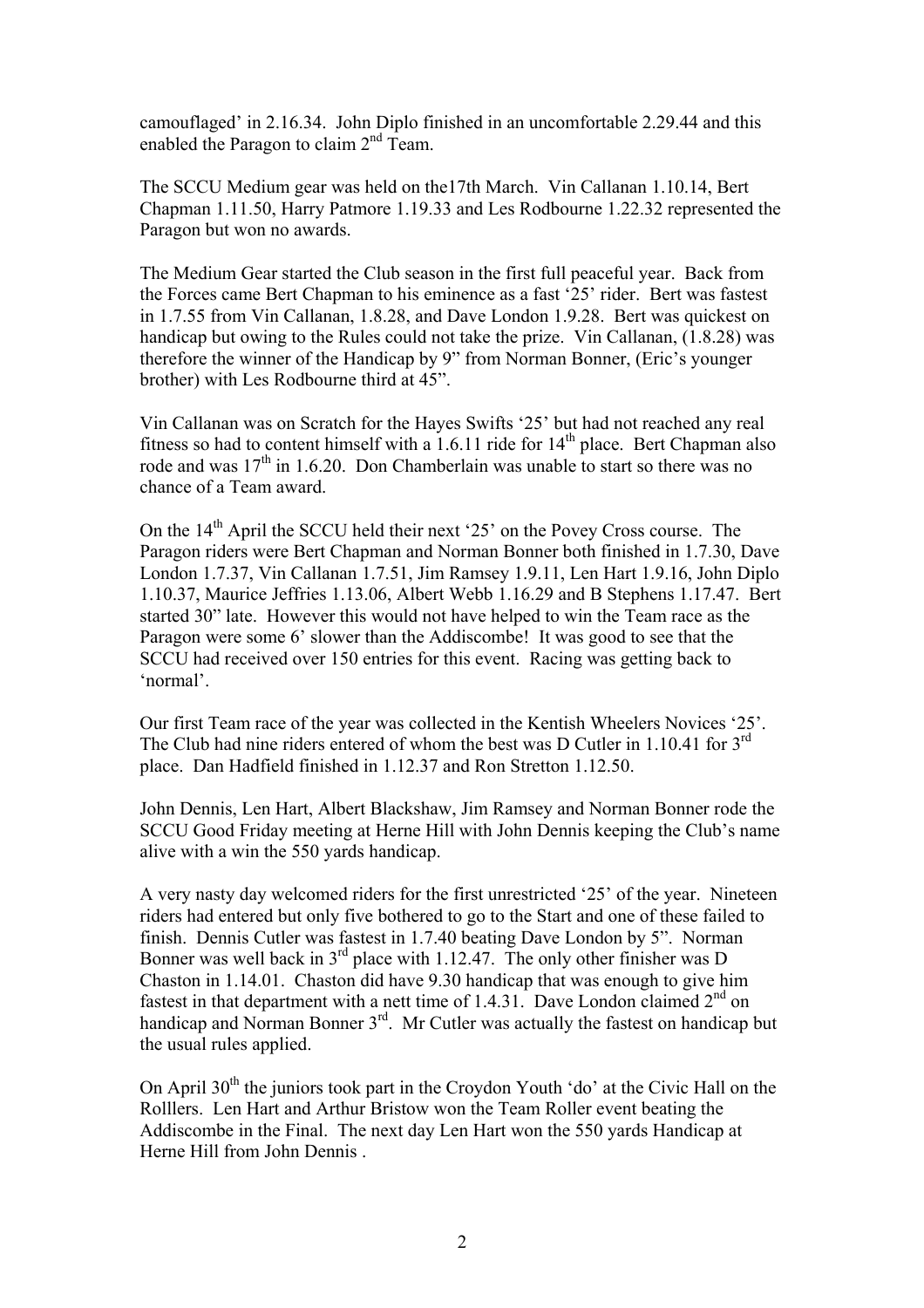May 5<sup>th</sup> was Bath Road Jubilee '50' day on the Bath Road and Vin Callanan was back on his favourite course. This time he finished  $2<sup>nd</sup>$  to Albert Derbyshire (Calleva). Derbyshire won in 2.10.26 and Vin 's time was 2.13.10. No other Paragon riders entered.

The Yiewsley RC ran their '50' on the  $19<sup>th</sup>$  May. One can only surmise the sort of day it was but it certainly was not pleasant. Of the 100 entrants 52 failed to start and another 10 failed to complete the course. Vin Callanan was  $3<sup>rd</sup>$  in 2.12.59 some 4' behind Derbyshire (Calleva). Jim Ramsey went out and back in 2.23.34 but Bert Chapman failed to finish. A pity as a 2.18 ride would have given the Paragon the Team race.

The Paragon had a Team in the  $29<sup>th</sup>$  Wheelers event on the  $26<sup>th</sup>$  May. Vin Callanan started to show some speed returning to the Timekeeper in 1.4.12. Norman Bonner finished in 1.7.32 and D Cutler in 1.7.44 but no prizes were collected.

Another bout of inclement weather arrived for the Catford '50' on the 2<sup>nd</sup> June. Of the 79 riders nineteen failed to start and another twenty did not reach the Finish. Apart from this the Paragon did rather well. Vin Callanan came home with the fastest time of 2.13.52. He was backed up by Don Chamberlain 2.20.58, Dave London 2.21.53 and Norman Bonner 2.25.02 and with London and Chamberlain the Paragon won the Team race

On the  $9<sup>th</sup>$  June a Junior 10 miles time trial was held and the name Ron Stretton appears for the first time, naturally, as a winner taking 25.40 to cover the distance. Ernie Doe was 2<sup>nd</sup> in 26.58 and D Dawson 3<sup>rd</sup> in 27.30. On the same day John Diplo was the Paragon's only finisher in the SCCU '50' with a 2.21.17.

Jim Hampshire and Stan Harrison won the National 1 mile Tandem Sprint Championship at Herne Hill on June  $15<sup>th</sup>$ .

June 1946 was also a great time for the RAG as for the first time it was actually printed, not duplicated. Thanks to our man of letters and Editor John Dennis

Whit Monday was yet another bad day. Thirty riders in the University '100' out of 68 entries either did not start or failed to finish including Vin Callanan. Our only finisher was Jim Ramsey in 5.21.11.

Dave London rode his fastest '100' ever in the De Laune event on the 23<sup>rd</sup> June. His 4.42.16 was good enough for  $5<sup>th</sup>$  place and  $2<sup>nd</sup>$  in the handicap. Henry Greatwood was our only other finisher in 5.3.08.

Don Chamberlain rode in the Oxford City '50' and finished  $18<sup>th</sup>$  with 2.26.40 on another day when a third of the field did not finish.

Two paragon riders finished the South Western 12 hours on the  $7<sup>th</sup>$  July. Vin Callanan finished in  $2<sup>nd</sup>$  place with 235 miles 137 yards and Henry Greatwood was  $11<sup>th</sup>$  with 226 miles 290 yards.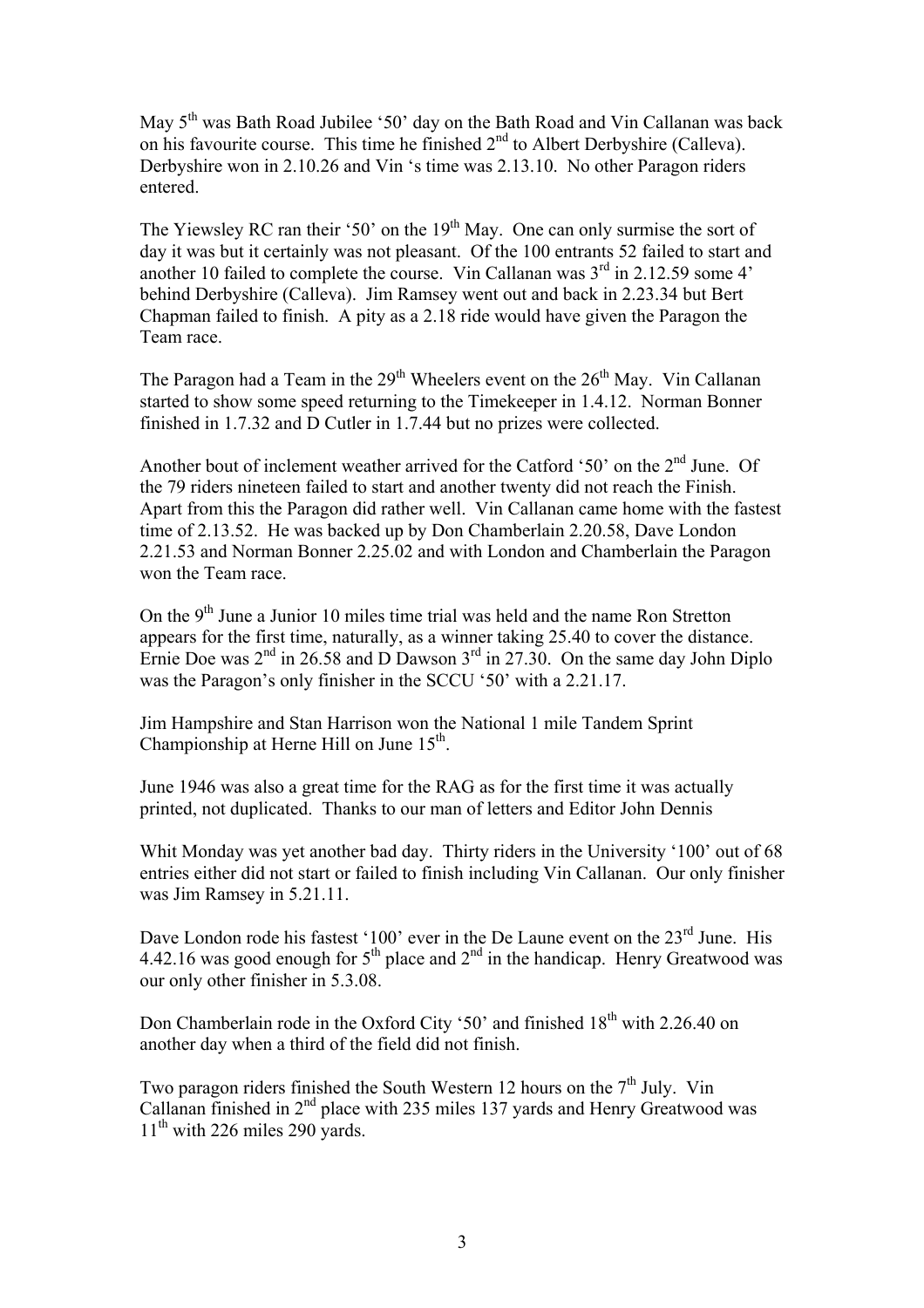In the SCCU '50' on the  $14<sup>th</sup>$  July Dave London finished in  $8<sup>th</sup>$  place with 2.18.27, Vin Callanan 2.22.52, and Don Chamberlain 2.25.02 but no prizes were won.

About this time Henry Greatwood rode the Catford 24 hours event and broke Club Record with 388 miles.

The Club '100' for the Goss Green Cup was run on  $21<sup>st</sup>$  July in conjunction with the Kentish Wheelers Open Event. Vin Callanan showing everyone a clean pair of heels. He won the actual event by 2.25 from McClarty (Fountain) and his 4.39.39 was far too good for Dave London's 4.52.07 and Jim Ramsey's 5.00.36. The only other finisher was Don Chamberlain in 5.4.03. Jim Ramsey took the handicap with a nett time of 4.37.36 from Vin, 4.39.39, and Dave London 4.46.07. However, looking on the bright side, Messrs Callanan, London and Ramsey won the Team race.

Another Junior event was held on the 21<sup>st</sup> July this time a 15 miles time trial. Ernie Doe was the winner in 39.50, B Whybrow  $2<sup>nd</sup>$  in 40.00 and, another name to remember, Maurice Jeffries  $3<sup>rd</sup>$  in 40.18 just beating Ron Stretton by 25".

Our own Open '50' was held on the  $28<sup>th</sup>$  July on a sunny morning with a rising southwesterly wind. These are ideal conditions for the Bath road course. Arch Harding (Middlesex RC) won in 2.4.43 in event record time from Arthur Boutell of the same club, 2.5.42 and E Upton (Derby Mercury)  $3<sup>rd</sup>$  in 2.6.59. Our own riders did not do too well. Dave London finished in 2.13.52, Arthur Sharp 2.20.32, Jim Ramsey 2.21.34 (from No.1 on the start list) and Vin Callanan 2.30.52. Vin did not get any breakfast at his digs, and he did like his food. Although he reached the turn in 1.9.38 he got the dreaded 'knock' on the way back and toured in. Bert Chapman had the misfortune to puncture twice.

August Bank Holiday Monday,  $5<sup>th</sup>$  August was Bath Road '100' day and the Paragon had a Team competing. It was a fast morning as the first Turn times indicated. Albert Derbyshire turned at 23 miles in 56.46. Vin was back in16th place with 1.1.50. Dave London was 30" slower and Henry Greatwood way off the pace with 1.5.35. At 50 miles Derbyshire was leading by nearly 4' passing the Timekeeper in 2.4.46. Dave London had moved up to  $14^{th}$  in 2.14.36, Vin was now  $15^{th}$  in 2.15.13 and Henry was back in contention with 2.16.09.

At the far turn with 27 miles to go Derbyshire still led in 3.6.12. Vin was back to  $10^{th}$ place in 3.18.48, Dave had slowed a bit to 3.23.27 but Henry had had real problems and turned in 3.37.39 having lost 17' on Vin in that 23 miles. At the Finish 'everyone' thought that Derbyshire had the race at his mercy but Arch Harding (Middlesex RC) put in one of his storming finishes to turn a deficit of 2.38 at the last turn to a victory by 2 clear minutes with a race Record of 4.17.46. Vin came home in  $10<sup>th</sup>$  place with 4.35.15, Dave London was  $26<sup>th</sup>$  in 4.44.30 and Henry Greatwood finished in 5.3.58.

The following week Vin rode the Dragon RC '50' and recorded 2.10.29 for  $10^{th}$  place in a race won by Derbyshire in 2.2.32.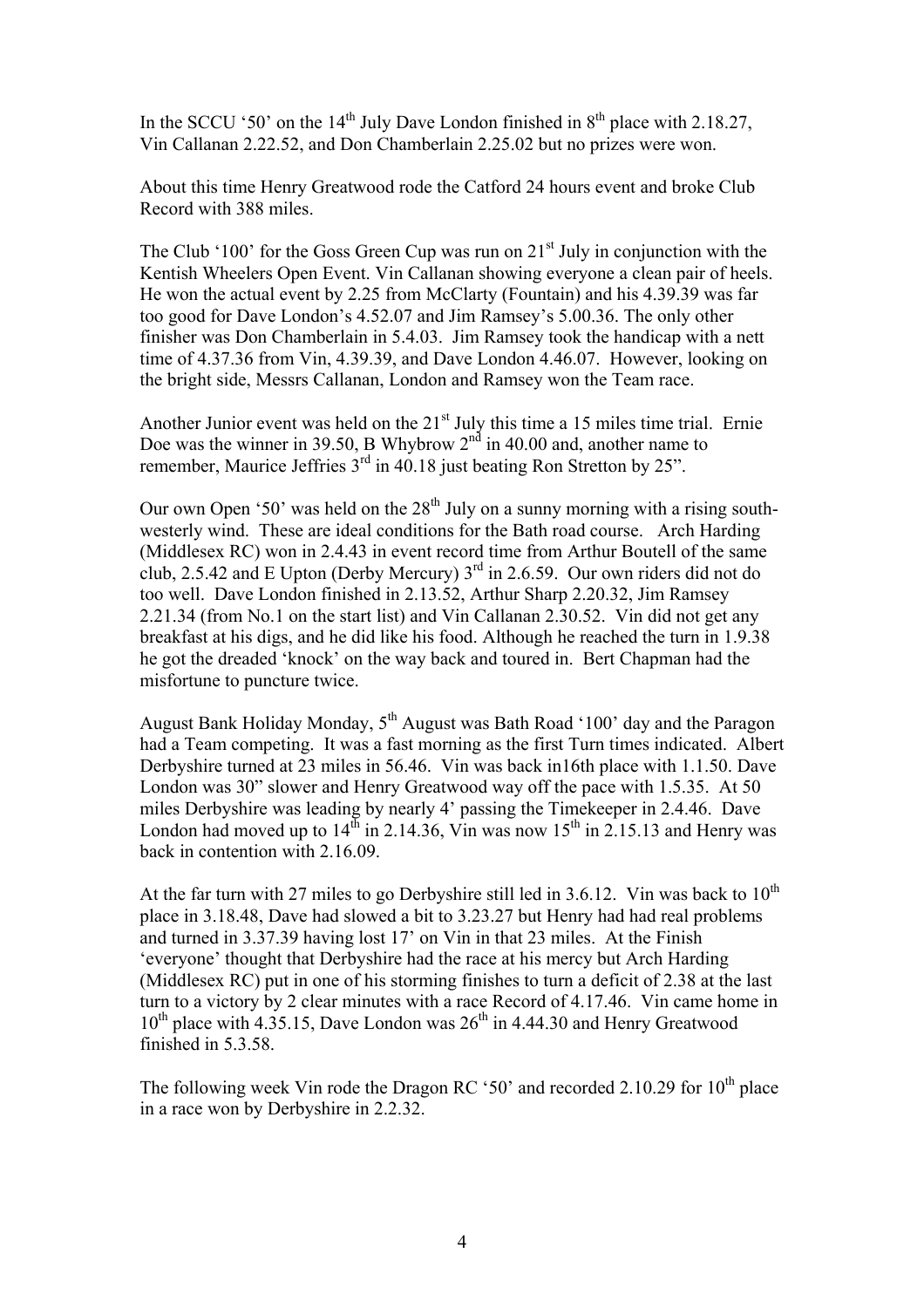Six riders were entered for the Rotherham Cup held in conjunction with the South Eastern RC event but only two managed to run out time. Dave London covered 228.88 miles for  $4<sup>th</sup>$  place in the Open event and Bill Diplo 202.82 miles.

The same day the SCCU held another '25' with a special section for Novice riders. In the main event Arthur Sharp recorded 1.4.03, Don Chamberlain 1.4.42, Bert Chapman 1.6.02, Dennis Cutler 1.6.07, John Vallack 1.10.14, Ernie Doe 1.14.10, Bernard Tyrer 1.14.20 and J Hayward 1.20.40. The first 3 riders enabled the Paragon to claim  $2^{nd}$  in the Team race – behind the Addiscombe! The Club had but one rider in the Novices event. J Rogers finished in 1.20.53.

The second Junior '10' had a new name in the winners place and another name to remember for the future. Dan Hadfield was fastest in 25.29, Maurice Jeffries was 2nd in 25.56 and L Rodbourne  $3<sup>rd</sup>$  in 26.29.

The Club '30' on the  $1<sup>st</sup>$  September was another step towards the Paragon's recovery from the War. Back from the services came Arthur Sharp and in his first Club Event he announced his arrival not just by winning but setting the Club 30 miles record at 1.16.29. Don Chamberlain was close behind in 1.16.35 leaving Dave London languishing in  $3<sup>rd</sup>$  place with 1.19.17. The handicappers of the Paragon are not normally asleep so it was surprising that Arthur was on scratch so did not take the handicap prize. This went to Don Chamberlain with 1.15.35 by 12" from John Diplo, 1.15.47. Arthur was only  $3^{rd}$  in 1.16.29. On the same day J Rogers was the lone Paragon rider in the Brixton CC '25' and he finished with a time of 1.22.39.

September  $8<sup>th</sup>$  was the day of he SCCU Syd Gray '100' and it turned out to be a very nasty day. In fact the Result Sheet has a note from the Road Manager of the SCCU thanking all officials and helpers who turned out on a most unpleasant morning. Sufficient to add that of the 97 entries 15 did not start and another 41 failed to finish. The Paragon had only 2 of those finishers in Dave London, 4.53.49 and John Diplo 5.34.35. Dave had a very lonely ride as he was No.9 on the Start Sheet. He had all the slowest men in front of him and caught them very quickly.

Two Club events were held on the  $15<sup>th</sup>$  September notably a '50' for the grown-ups and a '15' for the juniors. Arthur Sharpe was way ahead of the field with a 2.17.56 ride. John Diplo came  $2<sup>nd</sup>$  with 2.24.48 and Bert Chapman  $3<sup>rd</sup>$  in 2.25.57. Arthur's time was also good enough to be fastest on handicap but rules is rules so this went to John Diplo. Bert Chapman was  $2<sup>nd</sup>$  (2.21.48 to 2.21.57) and Dave London collected  $3<sup>rd</sup>$  handicap with 2.30.04. The junior event was won by Ron Stretton in 39.51 from Dan Hadfield, 39.58 and Ernie Doe 3<sup>rd</sup> in 40.51. The handicap went to D Dawson, 38,24, from R Tomkins, 38.40, and Dan Hadfield 39.28.

Next week-end was the Comet '25' with Bert Chapman 1.7.19, Don Chamberlain 1.7.23, Arthur Sharp 1.7.57, Vin Callanan 1.9.54 representing the Paragon. While the lads were well down on the winners in time they had packed very nicely and so collected the Team race.

Saturday 28<sup>th</sup> September was the date for the NCU Massed-start Championship in Finsbury Park, North London. The Paragon had six riders accepted for this event, John Gunning, Henry Greatwood, Vin Callanan, Albert Webb, Ivor Cox and Jim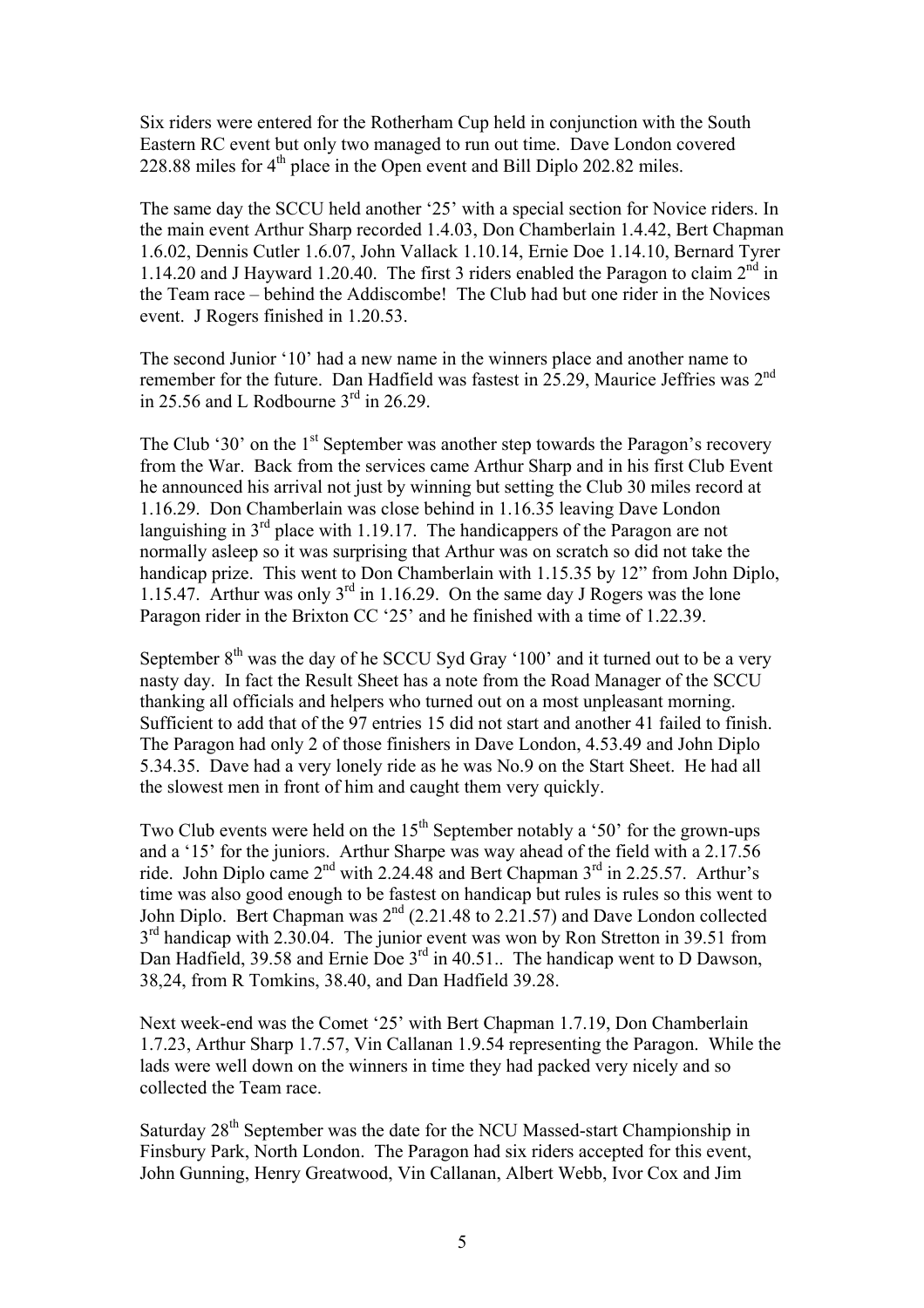Ramsey. Unfortunately only two managed to start. Jim Ramsey as called-up for National Service the week before, Vin 's bike would not pass the Machine check and Messrs Cox and Gunning ducked it! The other two did not last too long in the race either so a very disgruntled M/s Secretary gave vent to his feelings in the 'Rag'.

The return to pre-war enthusiasm is best illustrated by the Mayne Cup '25' of 1946 when 28 entries were received. Twenty-three riders actually started and all bar one finished. Bert Chapman was the fastest finisher in 1.4.13 beating Arthur Sharp by 17" with Dennis Cutler  $3<sup>rd</sup>$  in 1.5.25. Man of the Day was the race winner. Even though he only had 1' allowance this was enough to give Bert Chapman the Mayne Cup. His Handicap time was 1.3.13,  $2^{nd}$  was D Cutler with 1.3.25 with Arthur Sharp  $3^{rd}$  with 1.4.20. Another 9 riders were within the next minute to Sharp. Stretton. 1.4.31, Callanan 1.4.34, Doe 1.4.35, John Diplo 1.4.55, John Vallack 1.4.56, Bill Diplo 1.5.06, Chamberlain 1.5.19 and Jeffries 1.5.20. Again this is superb handicapping.

The last SCCU '25' of the year was held on the  $13<sup>th</sup>$  October and amongst the 96 riders were Dan Hadfield 1.8.38, D Dawson 1.8.39, B Stephens 1.41.00 (!). Dave London came 5<sup>th</sup> in the SCCU BAR Championship with an average speed of 21.424 mph.

The season finished with the Hill Climb and trackman Ivor Cox took this with a 1.50.4 ride well clear of Norman Bonner, 2.4.4 and Alan Moss 2.13.6.

In the Archives is a Result of an Addiscombe '50' won by B Reeves (Clyde CC) but the card is undated! The Paragon riders were Vin Callanan 2.13.45, Don Chamberlain 2.15.18, Dave London 2.19.14, Norman Bonner 2.26.03 and Bill Diplo 2.38.08. The first three mentioned were  $2<sup>nd</sup>$  in the Team race to the Addiscombe.

Other successes during the year not mentioned before were:- Stan Harrison Middlesex  $\&$  Herts 5 miles Championship, 1<sup>st</sup> Watford 5 miles Grass Open, and 1 mile NCU Open Tandem Sprint Champion with Ivor Cox. Ivor Cox also won the 5 miles Raleigh International Trophy and the Bath CC 50km Massed-start race. Len Hart 1<sup>st</sup> LCRC Combine 2 laps Tandem Scratch with John Dennis and  $1<sup>st</sup>$  in the Medal Competition at Paddington.

The Paragon also won the London Cycle Racing League Championship at Herne Hill. John Dennis rode for Great Britain against France in London and Paris and Ivor Cox against Denmark.

In the Club Championships the Results were as follows:- 550 yards Handicap Cup  $1<sup>st</sup>$ Jim Hampshire,  $2^{nd}$  Len Hart and  $3^{rd}$  John Dennis. The AEU 550 yards Scratch Cup  $1<sup>st</sup>$  John Dennis,  $2<sup>nd</sup>$  Stan Harrison and  $3<sup>rd</sup>$  Len Hart. The 'Curry' Cup for the 5 miles Scratch  $1<sup>st</sup>$  Stan Harrison,  $2<sup>nd</sup>$  Ivor Cox and  $3<sup>rd</sup>$  John Dennis with Don Chamberlain taking the lap prize.

The Bicyle Polo Team won the National Championship for the  $9<sup>th</sup>$  time. The Team was Bert Carleton, Bob Reddin, Dick Ongley, 'Shaggy' Butler, Maurice Taylor and George Ongley.

Ivor Cox also won the Bath CC 50 kms Massed Start Road Race.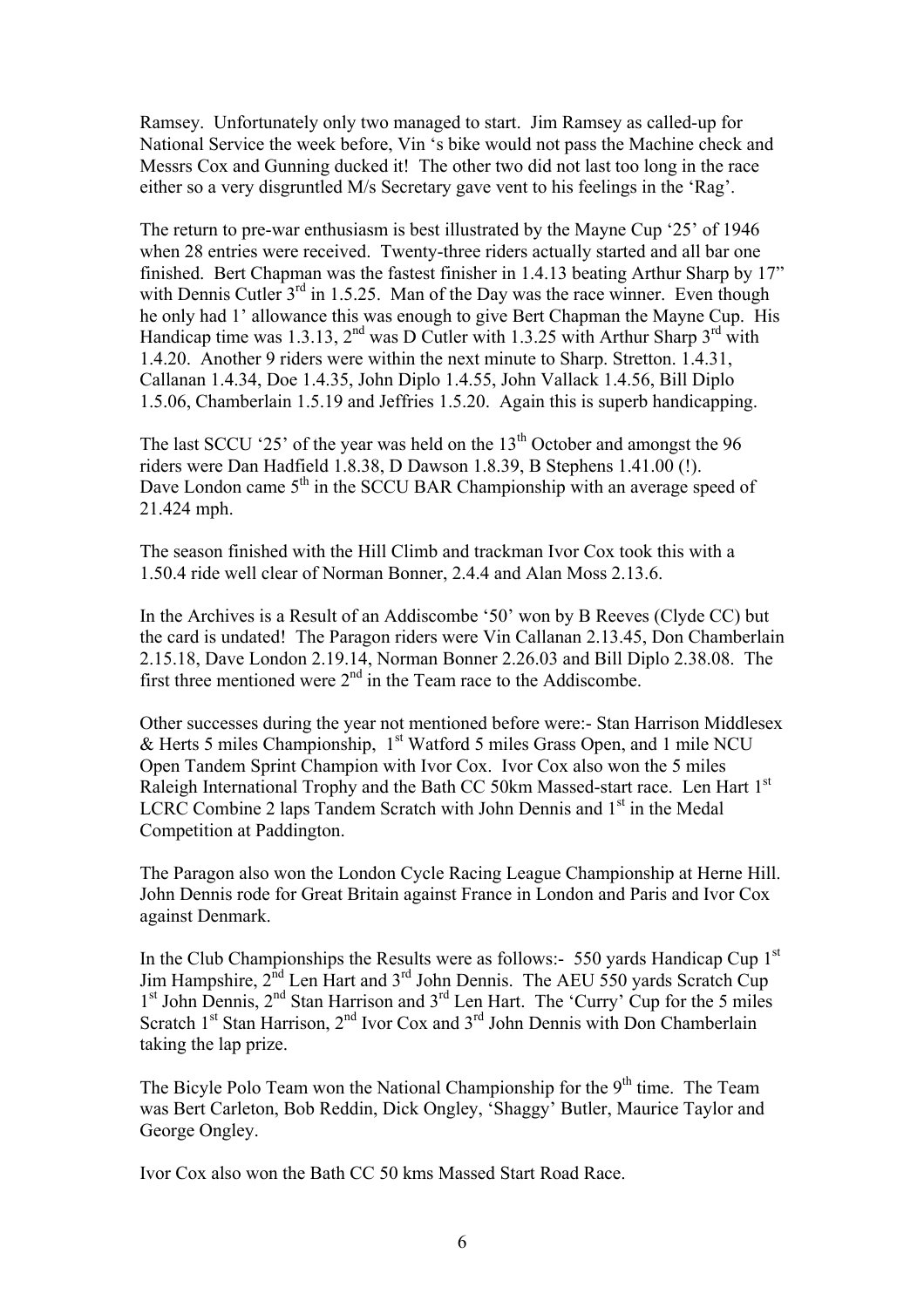Vin Callanan won the Road Championship Plaque. Dave London won the Club Events Championship. The Track Championship went to Stan Harrison and the AE David Junior Championship to Dan Hadfield. Thirteen Standard medals were awarded 6 Gold, 6 Silver and 1 Bronze.

At the end of the year a Special General Meeting was called at the Freemasons Arms, Penge on the 1<sup>st</sup> December. This was to set the Constitution of the Club to agree the re-written Rules of the Club and Appoint Trustees.

|                | <b>Scratch Result</b> | 25 h/c             |                | <b>Handicap Result</b> |         |                       |
|----------------|-----------------------|--------------------|----------------|------------------------|---------|-----------------------|
|                |                       | <b>Medium Gear</b> |                |                        |         |                       |
| 9              | Entries               | 24.3.46            |                |                        |         |                       |
| 6              | <b>Starters</b>       |                    |                |                        |         |                       |
| 6              | Finishers             |                    |                |                        |         |                       |
|                |                       |                    |                |                        |         |                       |
| 1              | Chapman H             | 1.07.55            |                | Chapman H              | 0.30    | 1.07.25               |
| $\overline{2}$ | Callanan V            | 1.08.28            | $\mathbf{1}$   | Callanan V             | Scratch | 1.08.28               |
| $\overline{3}$ | London D              | 1.09.28            | $\overline{2}$ | <b>Bonner N</b>        | 4.30    | 1.08.37               |
| $\overline{4}$ | Patmore H             | 1.11.41            | 3              | Rodbourne L            | 7.00    | 1.09.13               |
| 5              | <b>Bonner N</b>       | 1.13.07            | 4              | Patmore H              | 2.30    | 1.09.41               |
| $\overline{6}$ | Rodbourne L           | 1.16.13            |                | London D               |         | T.T.                  |
|                |                       |                    |                |                        |         |                       |
|                | <b>Scratch Result</b> | 25 h/c             |                | <b>Handicap Result</b> |         |                       |
|                |                       | 28.4.46            |                |                        |         |                       |
| 19             | Entries               |                    |                |                        |         |                       |
| 5              | <b>Starters</b>       |                    |                |                        |         |                       |
| 4              | Finishers             |                    |                |                        |         |                       |
|                |                       |                    |                |                        |         |                       |
| 1              | Cutler D              | 1.07.40            |                | Cutler D               | 5.00    | 1.02.40               |
| $\overline{2}$ | London D              | 1.07.45            | $\mathbf{1}$   | Chaston D              | 9.30    | 1.04.31               |
| 3              | <b>Bonner N</b>       | 1.12.47            | $\overline{2}$ | London D               | 2.00    | 1.05.45               |
| $\overline{4}$ | Chaston D             | 1.14.01            | 3              | <b>Bonner N</b>        | 2.30    | $\overline{1}$ .10.17 |
|                |                       |                    |                |                        |         |                       |
|                |                       |                    |                |                        |         |                       |
|                | <b>Scratch Result</b> | 10 Scr             |                |                        |         |                       |
|                |                       | Junior             |                |                        |         |                       |
| 6              | Entries               | 9.6.46             | 6              |                        |         |                       |
| 6              | <b>Starters</b>       |                    | $\overline{6}$ |                        |         |                       |
| $\overline{6}$ | Finishers             |                    | $\overline{6}$ |                        |         |                       |
|                |                       |                    |                |                        |         |                       |
| 1              | <b>Stretton R</b>     | 25.40              | $\mathbf 1$    |                        |         |                       |
| $\overline{2}$ | Doe E                 | 26.58              | $\overline{2}$ |                        |         |                       |
| 3              | Dawson D              | 27.30              | $\overline{3}$ |                        |         |                       |
| $\overline{4}$ | Holman K              | 28.25              | $\overline{4}$ |                        |         |                       |
| $\overline{5}$ | Croft <sub>R</sub>    | 28.45              | $\overline{5}$ |                        |         |                       |
| $\overline{6}$ | Oliver L              | 29.30              | $\overline{6}$ |                        |         |                       |
|                |                       |                    |                |                        |         |                       |
|                |                       |                    |                |                        |         |                       |
|                |                       |                    |                |                        |         |                       |
|                |                       |                    |                |                        |         |                       |
|                |                       |                    |                |                        |         |                       |
|                |                       |                    |                |                        |         |                       |
|                |                       |                    |                |                        |         |                       |

## **Club Time Trial Results**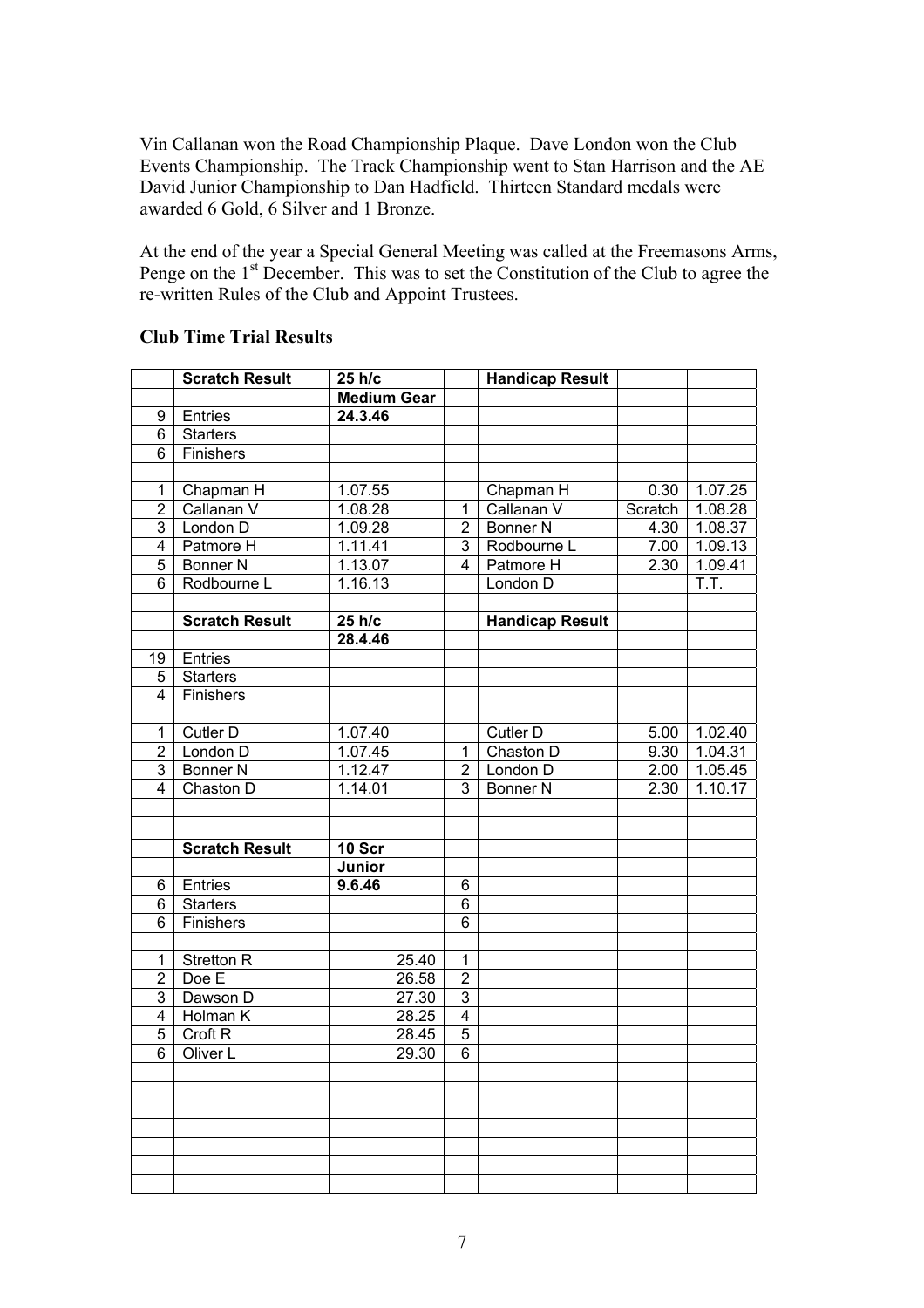|                                                                                                                                                                                                                                                        | <b>Scratch Result</b>                                                                                                                                                                                                                                                       | 100 h/c                                                                                                                                               |                         | <b>Handicap Result</b>                                                    |               |                  |
|--------------------------------------------------------------------------------------------------------------------------------------------------------------------------------------------------------------------------------------------------------|-----------------------------------------------------------------------------------------------------------------------------------------------------------------------------------------------------------------------------------------------------------------------------|-------------------------------------------------------------------------------------------------------------------------------------------------------|-------------------------|---------------------------------------------------------------------------|---------------|------------------|
|                                                                                                                                                                                                                                                        |                                                                                                                                                                                                                                                                             | 21.7.46                                                                                                                                               |                         | <b>Goss Green Cup</b>                                                     |               |                  |
| 6                                                                                                                                                                                                                                                      | Entries                                                                                                                                                                                                                                                                     |                                                                                                                                                       |                         |                                                                           |               |                  |
| 6                                                                                                                                                                                                                                                      | <b>Starters</b>                                                                                                                                                                                                                                                             |                                                                                                                                                       |                         |                                                                           |               |                  |
| $\overline{4}$                                                                                                                                                                                                                                         | Finishers                                                                                                                                                                                                                                                                   |                                                                                                                                                       |                         |                                                                           |               |                  |
|                                                                                                                                                                                                                                                        |                                                                                                                                                                                                                                                                             |                                                                                                                                                       |                         |                                                                           |               |                  |
| 1                                                                                                                                                                                                                                                      | Callanan V                                                                                                                                                                                                                                                                  | 4.39.39                                                                                                                                               | 1                       | Ramsey J                                                                  | 23.00         | 4.37.36          |
| $\overline{2}$                                                                                                                                                                                                                                         | London D                                                                                                                                                                                                                                                                    | 4.52.07                                                                                                                                               | $\overline{2}$          | Callanan V                                                                | Scratch       | 4.39.39          |
| $\overline{3}$                                                                                                                                                                                                                                         | Ramsey J                                                                                                                                                                                                                                                                    | 5.00.36                                                                                                                                               | $\overline{3}$          | London D                                                                  | 7.00          | 4.46.07          |
| $\overline{4}$                                                                                                                                                                                                                                         | Chamberlain D                                                                                                                                                                                                                                                               | 5.04.03                                                                                                                                               | $\overline{\mathbf{4}}$ | Chamberlain D                                                             | 8.00          | 4.56.03          |
|                                                                                                                                                                                                                                                        |                                                                                                                                                                                                                                                                             |                                                                                                                                                       |                         |                                                                           |               |                  |
|                                                                                                                                                                                                                                                        | <b>Scratch Result</b>                                                                                                                                                                                                                                                       | 15 Scr                                                                                                                                                |                         |                                                                           |               |                  |
|                                                                                                                                                                                                                                                        |                                                                                                                                                                                                                                                                             | Junior                                                                                                                                                |                         |                                                                           |               |                  |
| 7                                                                                                                                                                                                                                                      | Entries                                                                                                                                                                                                                                                                     | 21.7.46                                                                                                                                               |                         |                                                                           |               |                  |
| 7                                                                                                                                                                                                                                                      | <b>Starters</b>                                                                                                                                                                                                                                                             |                                                                                                                                                       |                         |                                                                           |               |                  |
| 7                                                                                                                                                                                                                                                      | Finishers                                                                                                                                                                                                                                                                   |                                                                                                                                                       |                         |                                                                           |               |                  |
|                                                                                                                                                                                                                                                        |                                                                                                                                                                                                                                                                             |                                                                                                                                                       |                         |                                                                           |               |                  |
|                                                                                                                                                                                                                                                        |                                                                                                                                                                                                                                                                             |                                                                                                                                                       |                         |                                                                           |               |                  |
| 1                                                                                                                                                                                                                                                      | Doe E                                                                                                                                                                                                                                                                       | 39.50                                                                                                                                                 |                         |                                                                           |               |                  |
| $\overline{2}$                                                                                                                                                                                                                                         | Whybrow B                                                                                                                                                                                                                                                                   | 40.00                                                                                                                                                 |                         |                                                                           |               |                  |
| 3                                                                                                                                                                                                                                                      | Jeffries M                                                                                                                                                                                                                                                                  | 40.18                                                                                                                                                 |                         |                                                                           |               |                  |
| 4                                                                                                                                                                                                                                                      | <b>Stretton R</b>                                                                                                                                                                                                                                                           | 40.47                                                                                                                                                 |                         |                                                                           |               |                  |
| 5                                                                                                                                                                                                                                                      | Holsman K                                                                                                                                                                                                                                                                   | 42.02                                                                                                                                                 |                         |                                                                           |               |                  |
| 6                                                                                                                                                                                                                                                      | MacDonald I                                                                                                                                                                                                                                                                 | 43.18                                                                                                                                                 |                         |                                                                           |               |                  |
|                                                                                                                                                                                                                                                        |                                                                                                                                                                                                                                                                             |                                                                                                                                                       |                         |                                                                           |               |                  |
|                                                                                                                                                                                                                                                        |                                                                                                                                                                                                                                                                             |                                                                                                                                                       |                         |                                                                           |               |                  |
|                                                                                                                                                                                                                                                        |                                                                                                                                                                                                                                                                             |                                                                                                                                                       |                         |                                                                           |               |                  |
|                                                                                                                                                                                                                                                        |                                                                                                                                                                                                                                                                             |                                                                                                                                                       |                         |                                                                           |               |                  |
|                                                                                                                                                                                                                                                        |                                                                                                                                                                                                                                                                             |                                                                                                                                                       |                         |                                                                           |               |                  |
|                                                                                                                                                                                                                                                        |                                                                                                                                                                                                                                                                             |                                                                                                                                                       |                         |                                                                           |               |                  |
|                                                                                                                                                                                                                                                        |                                                                                                                                                                                                                                                                             |                                                                                                                                                       |                         |                                                                           |               |                  |
|                                                                                                                                                                                                                                                        |                                                                                                                                                                                                                                                                             |                                                                                                                                                       |                         |                                                                           |               |                  |
|                                                                                                                                                                                                                                                        |                                                                                                                                                                                                                                                                             |                                                                                                                                                       |                         |                                                                           |               |                  |
|                                                                                                                                                                                                                                                        |                                                                                                                                                                                                                                                                             |                                                                                                                                                       |                         |                                                                           |               |                  |
|                                                                                                                                                                                                                                                        |                                                                                                                                                                                                                                                                             |                                                                                                                                                       |                         |                                                                           |               |                  |
|                                                                                                                                                                                                                                                        |                                                                                                                                                                                                                                                                             |                                                                                                                                                       |                         |                                                                           |               |                  |
|                                                                                                                                                                                                                                                        |                                                                                                                                                                                                                                                                             |                                                                                                                                                       |                         |                                                                           |               |                  |
|                                                                                                                                                                                                                                                        |                                                                                                                                                                                                                                                                             | 25.8.46                                                                                                                                               |                         |                                                                           |               |                  |
| $\overline{12}$                                                                                                                                                                                                                                        | <b>Starters</b>                                                                                                                                                                                                                                                             |                                                                                                                                                       |                         |                                                                           |               |                  |
| $\overline{11}$                                                                                                                                                                                                                                        | Finishers                                                                                                                                                                                                                                                                   |                                                                                                                                                       |                         |                                                                           |               |                  |
|                                                                                                                                                                                                                                                        |                                                                                                                                                                                                                                                                             |                                                                                                                                                       |                         |                                                                           |               |                  |
| $\mathbf{1}$                                                                                                                                                                                                                                           | Hadfield D                                                                                                                                                                                                                                                                  | 25.29                                                                                                                                                 |                         |                                                                           |               |                  |
|                                                                                                                                                                                                                                                        |                                                                                                                                                                                                                                                                             |                                                                                                                                                       |                         |                                                                           |               |                  |
|                                                                                                                                                                                                                                                        |                                                                                                                                                                                                                                                                             |                                                                                                                                                       |                         |                                                                           |               |                  |
|                                                                                                                                                                                                                                                        |                                                                                                                                                                                                                                                                             |                                                                                                                                                       |                         |                                                                           |               |                  |
|                                                                                                                                                                                                                                                        |                                                                                                                                                                                                                                                                             |                                                                                                                                                       |                         |                                                                           |               |                  |
|                                                                                                                                                                                                                                                        |                                                                                                                                                                                                                                                                             |                                                                                                                                                       |                         |                                                                           |               |                  |
|                                                                                                                                                                                                                                                        |                                                                                                                                                                                                                                                                             |                                                                                                                                                       |                         |                                                                           |               |                  |
|                                                                                                                                                                                                                                                        |                                                                                                                                                                                                                                                                             |                                                                                                                                                       |                         |                                                                           |               |                  |
|                                                                                                                                                                                                                                                        |                                                                                                                                                                                                                                                                             |                                                                                                                                                       |                         |                                                                           |               |                  |
|                                                                                                                                                                                                                                                        |                                                                                                                                                                                                                                                                             |                                                                                                                                                       |                         |                                                                           |               |                  |
|                                                                                                                                                                                                                                                        |                                                                                                                                                                                                                                                                             |                                                                                                                                                       |                         |                                                                           |               |                  |
|                                                                                                                                                                                                                                                        |                                                                                                                                                                                                                                                                             |                                                                                                                                                       |                         |                                                                           |               |                  |
|                                                                                                                                                                                                                                                        |                                                                                                                                                                                                                                                                             |                                                                                                                                                       |                         |                                                                           |               |                  |
|                                                                                                                                                                                                                                                        |                                                                                                                                                                                                                                                                             |                                                                                                                                                       |                         |                                                                           |               |                  |
| 7<br>6<br>6<br>$\overline{2}$<br>$\mathbf{1}$<br>$\overline{2}$<br>12 <sup>2</sup><br>$\overline{2}$<br>$\overline{3}$<br>$\overline{4}$<br>$\overline{5}$<br>$6\overline{6}$<br>$\overline{7}$<br>$\overline{8}$<br>$\overline{9}$<br>$\overline{10}$ | Magee L<br><b>Scratch Result</b><br>Entries<br><b>Starters</b><br>Finishers<br>London D<br>Diplo W<br><b>Scratch Result</b><br>Entries<br>Jeffries M<br>Rodbourne L<br><b>Whybrow B</b><br>$\overline{Doe}$ E<br>Holsman K<br>Tomkins R<br>Magee L<br>Oliver L<br>Poupard A | 44.12<br>12 hours<br>18.8.46<br>228.88<br>202.82<br>10 Scr<br>Junior<br>25.56<br>26.29<br>26.33<br>26.48<br>27.48<br>29.13<br>29.25<br>30.10<br>30.45 | $\mathbf{1}$            | <b>Handicap Result</b><br>Rotherham Cup<br>London <sub>D</sub><br>Diplo W | 6.00<br>24.00 | 234.88<br>226.82 |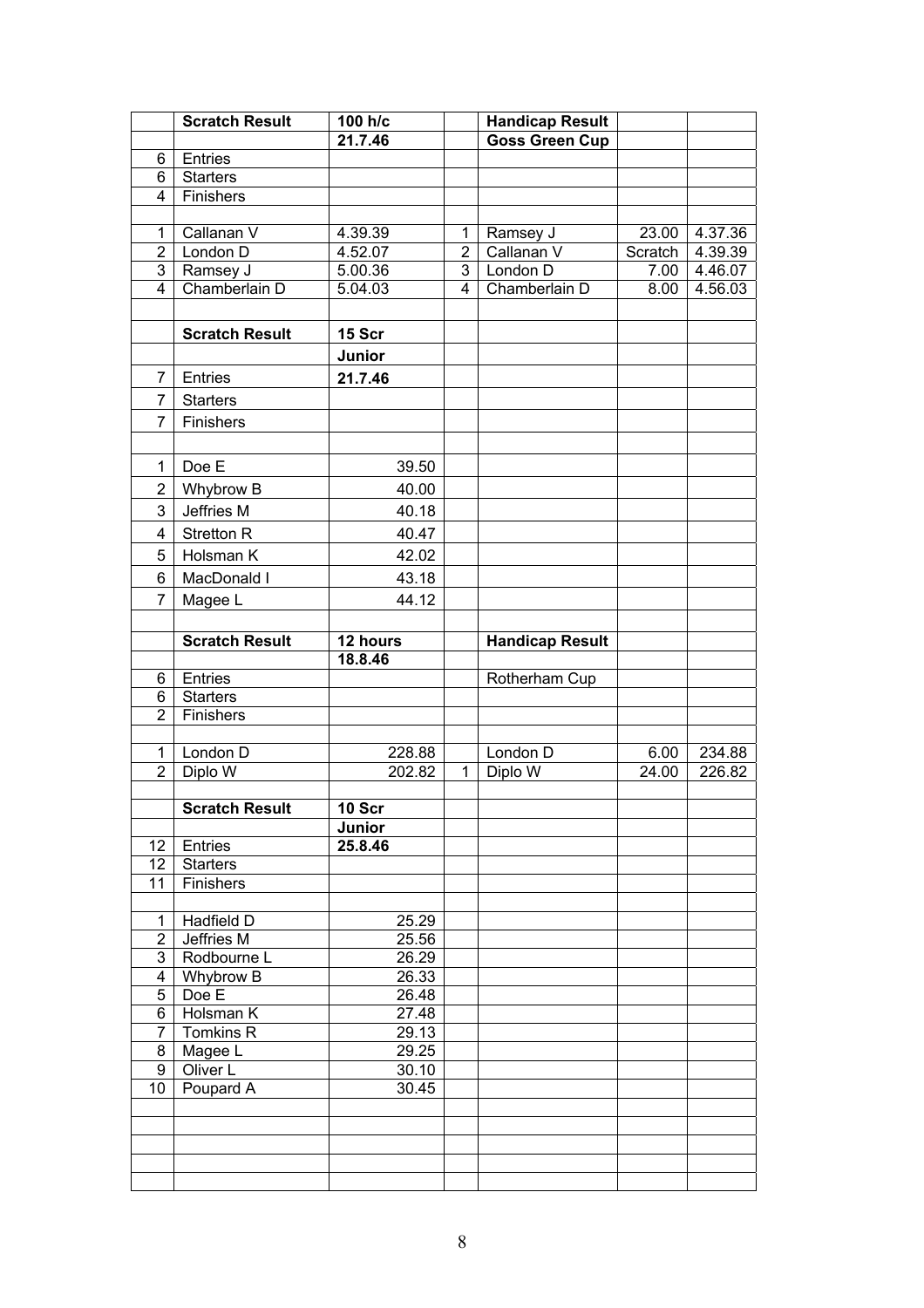|                         | <b>Scratch Result</b>        | 30 h/c               |                    |                | <b>Handicap Result</b> |         |                    |
|-------------------------|------------------------------|----------------------|--------------------|----------------|------------------------|---------|--------------------|
|                         |                              | 1.9.46               |                    |                |                        |         |                    |
| 13                      | Entries                      |                      |                    |                |                        |         |                    |
| 13                      | <b>Starters</b>              |                      |                    |                |                        |         |                    |
| 12 <sup>2</sup>         | Finishers                    |                      |                    |                |                        |         |                    |
|                         |                              |                      |                    |                |                        |         |                    |
|                         | <b>Bonner N/Cutler</b>       | 1.11.25              |                    |                | Tandem T.T.            |         |                    |
|                         |                              |                      |                    |                |                        |         |                    |
| 1                       | ###<br>Sharp A               | 1.16.29              |                    | 1              | Chamberlain D          | 1.00    | 1.15.35            |
| $\overline{2}$          | Chamberlain D                | 1.16.35              |                    | $\overline{2}$ | Diplo J                | 4.00    | 1.15.47            |
| $\overline{3}$          | London D                     | 1.19.17              |                    | 3              | Sharp A                | Scratch | 1.16.29            |
| 4                       | Diplo J                      | 1.19.47              |                    | 4              | London D               | 1.30    | 1.17.47            |
| $\overline{5}$          | Ramsey J                     | 1.23.46              |                    | 5              | Hayward J              | 11.00   | 1.17.58            |
| $\overline{6}$          | Chapman H                    | 1.23.58              |                    | 6              | Tyrer B                | 8.00    | 1.18.49            |
| $\overline{7}$          | Greatwood H                  | 1.24.48              |                    | 7              | <b>Whybrow B</b>       | 8.00    | 1.19.12            |
| 8                       | Tyrer B                      | 1.26.49              |                    | 8              | Ramsey J               | 4.00    | 1.19.46            |
| $\overline{9}$          | Whybrow B                    | 1.27.12              |                    | 9              | Diplo W                | 11.00   | 1.20.42            |
| $\overline{10}$         | Hayward J                    | 1.28.58              |                    | 10             | Chapman H              | 2.00    | 1.21.58            |
| 11                      | Diplo W                      | 1.31.42              |                    |                |                        |         |                    |
| ###                     | <b>Club Record</b>           |                      |                    |                |                        |         |                    |
|                         |                              |                      |                    |                |                        |         |                    |
|                         | <b>Scratch Result</b>        | 50 h/c               |                    |                | <b>Handicap Result</b> |         |                    |
|                         |                              | 15.9.46              |                    |                |                        |         |                    |
| 8<br>7                  | Entries                      |                      |                    |                |                        |         |                    |
| 5                       | <b>Starters</b><br>Finishers |                      |                    |                | Fryco Cup              |         |                    |
|                         |                              |                      |                    |                |                        |         |                    |
| 1                       | Sharp A                      | $2.17.\overline{56}$ |                    |                | Sharp A                | Scratch | 2.17.56            |
| $\overline{2}$          | Diplo J                      | 2.24.48              |                    | $\mathbf{1}$   | Diplo J                | 3.00    | 2.21.48            |
| $\overline{3}$          | Chapman H                    | 2.25.57              |                    | $\overline{2}$ | Chapman H              | 4.00    | 2.21.57            |
| 4                       | London D                     | 2.31.04              |                    | 3              | London D               | 1.00    | 2.30.04            |
| $\overline{5}$          | Greatwood H                  | 2.32.35              |                    | 4              | Greatwood H            | 2.00    | 2.30.35            |
|                         |                              |                      |                    |                |                        |         |                    |
|                         | <b>Scratch Result</b>        | 15 $h/c$             |                    |                | <b>Handicap Result</b> |         |                    |
|                         |                              | Junior               |                    |                |                        |         |                    |
| 11                      | Entries                      | 15.9.46              |                    |                |                        |         |                    |
| 9                       | <b>Starters</b>              |                      |                    |                |                        |         |                    |
|                         | 9 Finishers                  |                      |                    |                |                        |         |                    |
|                         |                              |                      |                    |                |                        |         |                    |
| 1                       | Stretton R                   |                      | 39.51              | 1              | Dawson D               | 2.30    | 38.34              |
| $\overline{2}$          | Hadfield D                   |                      | 39.58              | $\overline{2}$ | Tomkins R              | 4.00    | 38.40              |
| $\overline{3}$          | Doe E                        |                      | $40.\overline{51}$ | 3              | Hadfield D             | 0.30    | 39.28              |
| $\overline{\mathbf{4}}$ | Dawson D                     |                      | 41.04              | 4              | <b>Stretton R</b>      | 0.15    | 39.36              |
| 5                       | Jeffries M                   |                      | 41.24              | 5              | Doe E                  | 0.30    | 40.21              |
| 6                       | Tomkins <sub>R</sub>         |                      | 42.40              | 6              | Magee L                | 4.00    | $40.\overline{54}$ |
| $\overline{7}$          | Mercer P                     |                      | 44.04              | 7              | Jeffries M             | Scratch | 41.24              |
| 8                       | Magee L                      |                      | 44.54              | 8              | Mercer P               | 2.30    | 41.34              |
| 9                       | Poupard A                    |                      | 47.25              | 9              | Poupard A              | 5.00    | 42.25              |
|                         | <b>Scratch Result</b>        | 25 h/c               |                    |                | <b>Handicap Result</b> |         |                    |
|                         |                              | 29.9.46              |                    |                | <b>Mayne Cup</b>       |         |                    |
| 28                      | Entries                      |                      |                    |                |                        |         |                    |
| 23                      | <b>Starters</b>              |                      |                    |                |                        |         |                    |
| 22                      | Finishers                    |                      |                    |                |                        |         |                    |
|                         |                              |                      |                    |                |                        |         |                    |
| 1                       | Chapman H                    | 1.04.13              |                    | 1              | Chapman H              | 1.00    | 1.03.13            |
| $\overline{2}$          | Sharp A                      | 1.04.30              |                    | $\overline{2}$ | Cutler D               | 2.00    | 1.03.25            |
| $\overline{3}$          | Cutler D                     | 1.05.25              |                    | 3              | Sharp A                | Scratch | 1.04.20            |
|                         |                              |                      |                    |                |                        |         |                    |